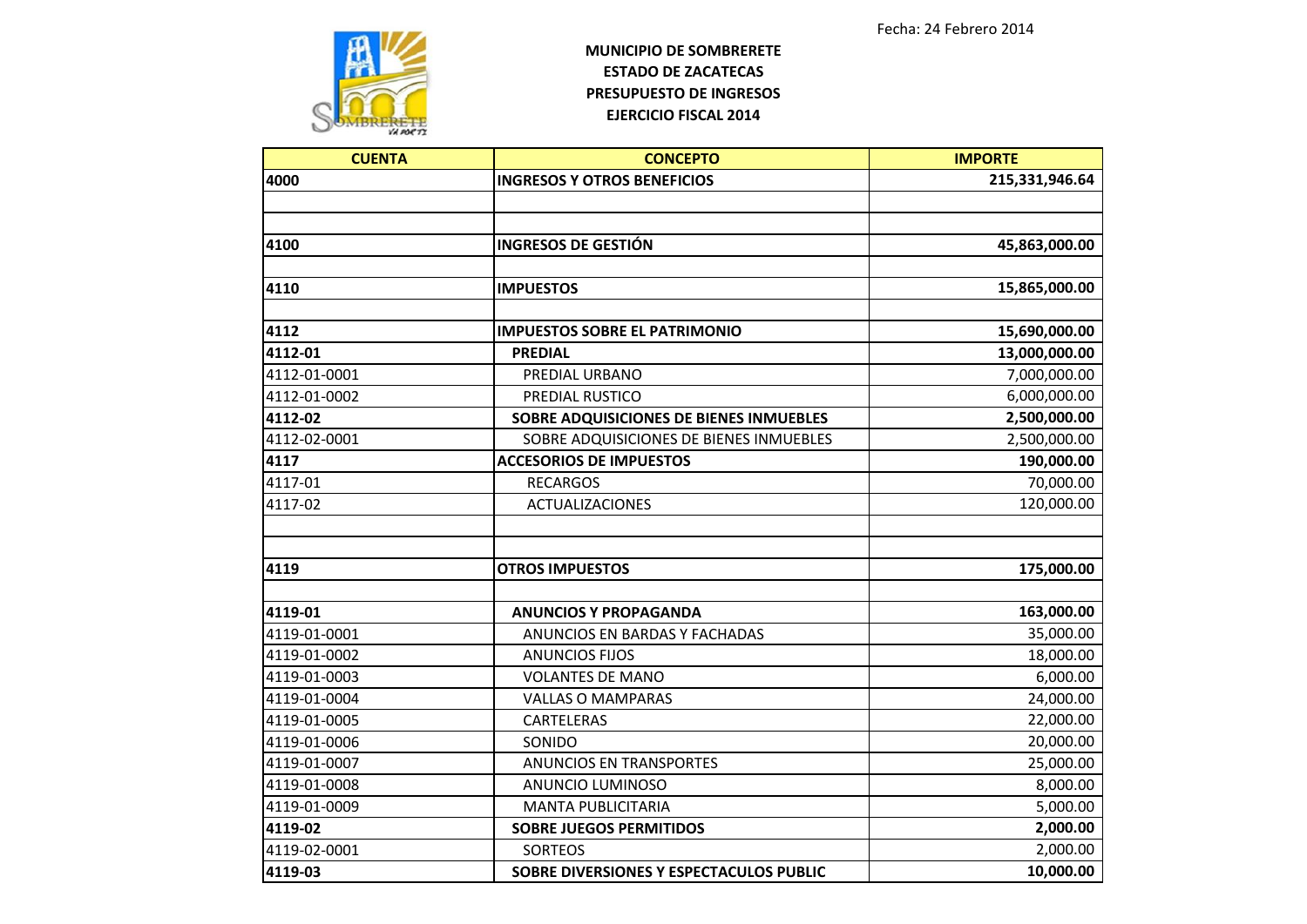

| <b>CUENTA</b> | <b>CONCEPTO</b>                                                   | <b>IMPORTE</b>           |
|---------------|-------------------------------------------------------------------|--------------------------|
| 4119-03-0001  | TEATRO / CIRCO / ETC                                              | 10,000.00                |
|               |                                                                   |                          |
|               |                                                                   |                          |
| 4130          | <b>CONTRIBUCIONES DE MEJORAS</b>                                  | 5,400,000.00             |
| 4131          | <b>CONTRIBUCIONES DE MEJORAS POR OBRAS PÚBLICAS</b>               | 5,400,000.00             |
| 4131-01       | APORTACION DE TERCEROS A OBRAS                                    | 5,400,000.00             |
| 4131-01-0001  | <b>BENEFICIARIOS PMO</b>                                          | 3,000,000.00             |
| 4131-01-0002  | <b>BENEFICIARIOS FIII</b>                                         | 2,400,000.00             |
|               |                                                                   |                          |
| 4140          | <b>DERECHOS</b>                                                   | 22,073,000.00            |
| 4141          |                                                                   |                          |
| 4141-01       | DERECHOS POR EL USO, GOCE, APROVECHAMIENTO O<br>PLAZAS Y MERCADOS | 740,000.00<br>190,000.00 |
| 4141-01-0001  | <b>USO DE SUELO</b>                                               | 190,000.00               |
| 4141-02       | ESPACIOS PARA SERVICIO DE CARGA Y DESCARGA                        | 50,000.00                |
| 4141-02-0001  | ESPACIOS PARA SERV. DE CARGA Y DESCARGA                           | 50,000.00                |
| 4141-03       | <b>CENTRAL CAMIONERA</b>                                          | 500,000.00               |
| 4141-03-0001  | USO DE SUELO                                                      | 500,000.00               |
|               |                                                                   |                          |
| 4143          | DERECHOS POR PRESTACIÓN DE SERVICIOS                              | 21,333,000.00            |
| 4143-01       | <b>RASTROS Y SERVICIOS CONEXOS</b>                                | 535,000.00               |
| 4143-01-0001  | <b>MATANZA GANADO MAYOR</b>                                       | 260,000.00               |
| 4143-01-0002  | <b>MATANZA PORCINO</b>                                            | 170,000.00               |
| 4143-01-0003  | <b>TRANSPORTACION DE CARNE</b>                                    | 55,000.00                |
| 4143-01-0004  | <b>USO DE BASCULA</b>                                             | 50,000.00                |
| 4143-02       | <b>REGISTRO CIVIL</b>                                             | 1,794,000.00             |
| 4143-02-0001  | EXPEDICCION DE ACTAS DE NACIMIENTO                                | 70,000.00                |
| 4143-02-0002  | <b>EXPEDICION DE ACTAS DE DEFUNCION</b>                           | 35,000.00                |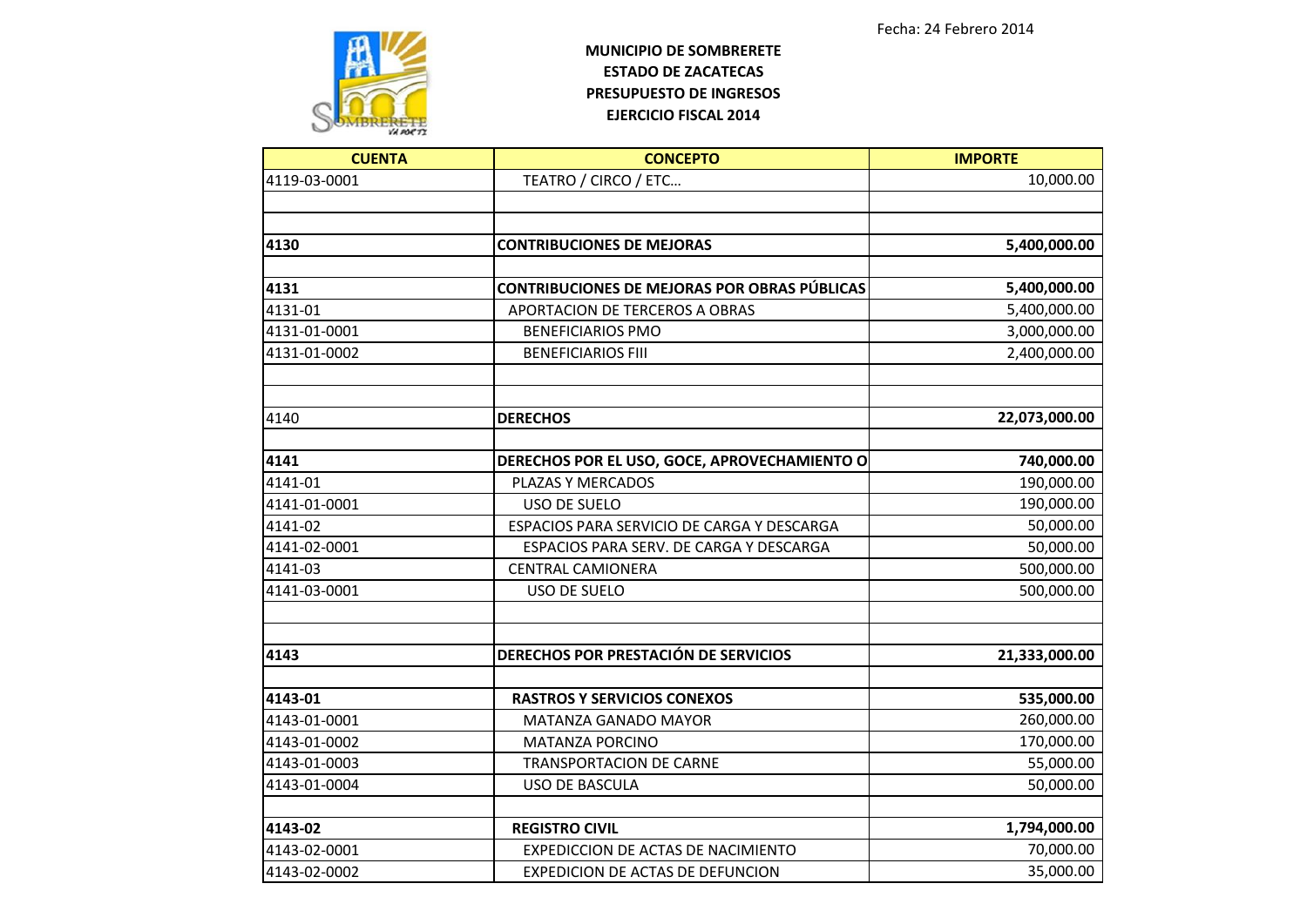

| <b>CUENTA</b> | <b>CONCEPTO</b>                             | <b>IMPORTE</b> |
|---------------|---------------------------------------------|----------------|
| 4143-02-0003  | EXPEDICION DE ACTAS DE MATRIMONIO           | 120,000.00     |
| 4143-02-0004  | <b>EXPEDICION DE ACTAS DE DIVORCIO</b>      | 125,000.00     |
| 4143-02-0005  | SOLICITUD DE MATRIMONIO                     | 150,000.00     |
| 4143-02-0006  | CELEBRACION DE MATRIMONIO EN EDIFICIO       | 5,000.00       |
| 4143-02-0007  | CELEBRACION DE MATRIMONIO FUERA DE EDIFICIO | 4,000.00       |
| 4143-02-0008  | <b>OTROS ASENTAMIENTOS</b>                  | 180,000.00     |
| 4143-02-0009  | <b>REGISTROS EXTEMPORANEOS</b>              | 170,000.00     |
| 4143-02-0010  | ASENTAMIENTO REGISTRO DE NACIMIENTO         | 300,000.00     |
| 4143-02-0011  | ASENTAMIENTO ACTAS DE DEFUNCION             | 230,000.00     |
| 4143-02-0012  | <b>ANOTACION MARGINAL</b>                   | 150,000.00     |
| 4143-02-0013  | <b>CONSTANCIA DE NO REGISTRO</b>            | 130,000.00     |
| 4143-02-0014  | CORRECCION DE DATOS POR ERRORES EN ACTAS    | 110,000.00     |
| 4143-02-0015  | PLATICAS PRENUPCIALES                       | 15,000.00      |
|               |                                             |                |
| 4143-03       | <b>PANTEONES</b>                            | 130,000.00     |
| 4143-03-0001  | A PERPETUIDAD MENORES CON GAVETA            | 15,000.00      |
| 4143-03-0002  | A PERPETUIDAD ADULTOS CON GAVETA            | 15,000.00      |
| 4143-03-0003  | CONSTRUCCION MONUMENTO LADRILLO O CONCR     | 20,000.00      |
| 4143-03-0004  | CONSTRUCCION MONUMENTO CANTERA              | 5,000.00       |
| 4143-03-0005  | <b>CONSTRUCCION MONUMENTO DE GRANITO</b>    | 5,000.00       |
| 4143-03-0006  | CONSTRUCCION MONUMENTO MAT. NO ESPECIFICA   | 10,000.00      |
| 4143-03-0007  | DERECHO USO DE LOTE                         | 10,000.00      |
| 4143-03-0008  | ADULTO CON GAVETA                           | 30,000.00      |
| 4143-03-0009  | VENTA DE LOSETAS PARA CRIPTAS               | 20,000.00      |
|               |                                             |                |
| 4143-04       | <b>CERTIFICACIONES Y LEGALIZACIONES</b>     | 280,000.00     |
| 4143-04-0001  | CERTIF. DE CONSTANCIA DE CARACTER ADMVO     | 30,000.00      |
| 4143-04-0002  | CERTIFICADO DE DOCTOS DE ARCHIVOS MPALES    | 20,000.00      |
| 4143-04-0003  | <b>CONSTANCIA DE RESIDENCIA</b>             | 25,000.00      |
| 4143-04-0004  | <b>LEGALIZACION DE FIRMAS</b>               | 80,000.00      |
| 4143-04-0005  | <b>CERTIFICACION DE PLANOS</b>              | 125,000.00     |
| 4143-06       | SERVICIO PUBLICO DE ALUMBRADO               | 4,200,000.00   |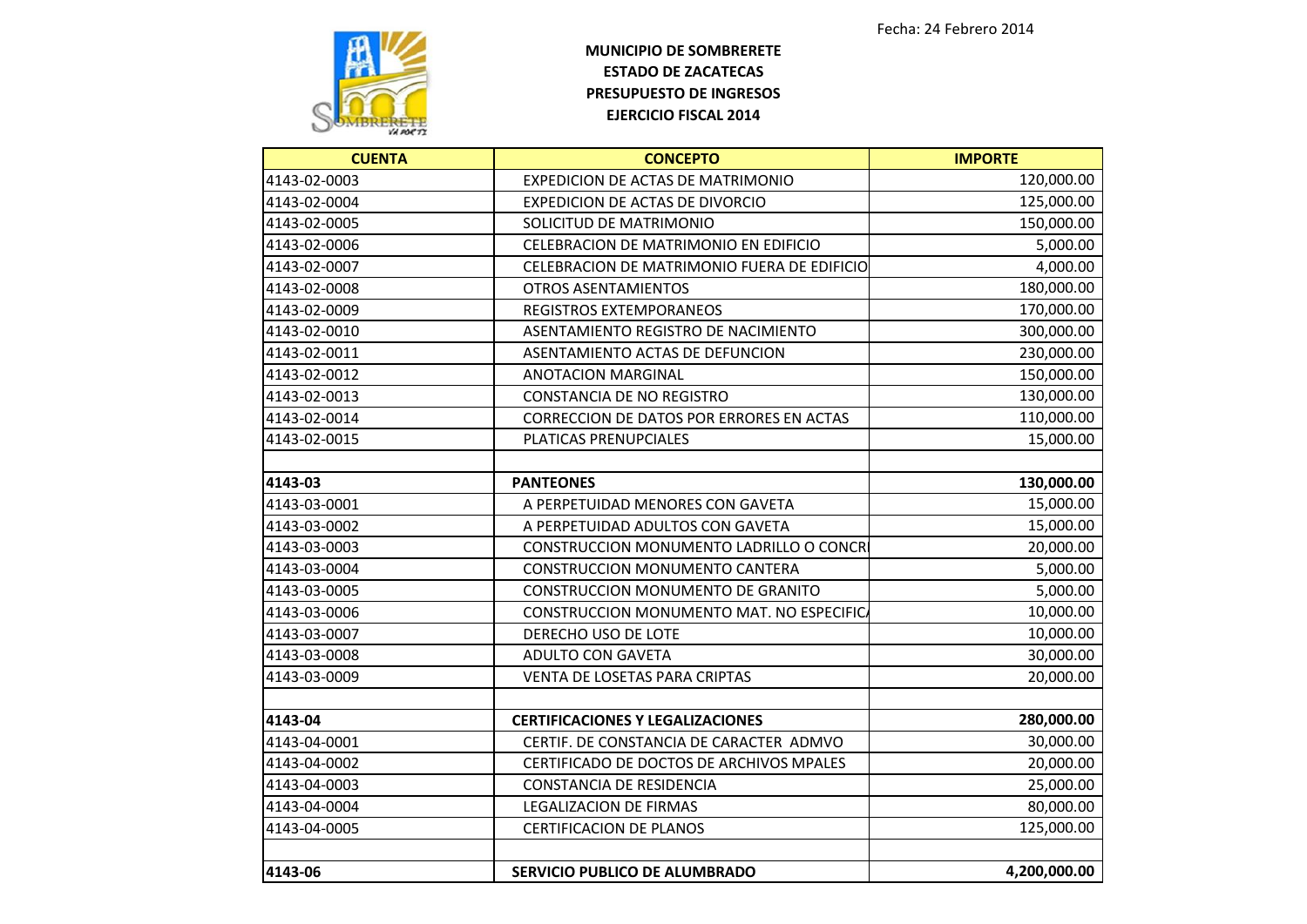

| <b>CUENTA</b> | <b>CONCEPTO</b>                                 | <b>IMPORTE</b> |
|---------------|-------------------------------------------------|----------------|
| 4143-06-0001  | SERVICIO PUBLICO DE ALUMBRADO                   | 4,200,000.00   |
|               |                                                 |                |
| 4143-07       | <b>SERVICIOS SOBRE BIENES INMUEBLES</b>         | 60,000.00      |
| 4143-07-0001  | LEVANTAMIENTO Y ELABORACION DE PLANOS           | 20,000.00      |
| 4143-07-0002  | <b>AVALUOS</b>                                  | 25,000.00      |
| 4143-07-0003  | <b>ACTAS DE DESLINDE</b>                        | 15,000.00      |
| 4143-08       | <b>DESARROLLO URBANO</b>                        | 77,000.00      |
| 4143-08-0001  | ALINEAMIENTO Y NUMERO OFICIAL                   | 10,000.00      |
| 4143-08-0002  | LOTIFICACION                                    | 20,000.00      |
| 4143-08-0003  | REGISTRO DE PROP. EN CONDOMINIO                 | 22,000.00      |
| 4143-08-0004  | TRAZO Y LOCALIZACION DE TERRENO                 | 25,000.00      |
| 4143-09       | <b>LICENCIAS DE CONSTRUCCION</b>                | 390,000.00     |
| 4143-09-0001  | PERMISOS PARA CONSTRUCCION                      | 380,000.00     |
| 4143-09-0002  | PERMISO PARA ROMPER PAVIMENTO                   | 10,000.00      |
|               |                                                 |                |
| 4143-11       | <b>BEBIDAS ALCOHOL ETILICO</b>                  | 642,000.00     |
| 4143-11-0001  | <b>INICIACION</b>                               | 30,000.00      |
| 4143-11-0002  | <b>CAMBIO DE GIRO</b>                           | 12,000.00      |
| 4143-11-0003  | CAMBIO DE DOMICILIO                             | 10,000.00      |
| 4143-11-0004  | PERMISIO EVENTUAL                               | 40,000.00      |
| 4143-11-0005  | <b>AMPLIACION ALCOHOLES</b>                     | 550,000.00     |
| 4143-12       | <b>BEBIDAS ALCOHOLICAS INFERIOR A 10 GRADOS</b> | 1,935,000.00   |
| 4143-12-0001  | <b>INICIACION</b>                               | 40,000.00      |
| 4143-12-0002  | <b>CAMBIO DE GIRO</b>                           | 15,000.00      |
| 4143-12-0003  | CAMBIO DE DOMICILIO                             | 10,000.00      |
| 4143-12-0004  | PERMISO EVENTUAL                                | 50,000.00      |
| 4143-12-0005  | <b>AMPLIACION ALCOHOLES</b>                     | 1,800,000.00   |
| 4143-12-0006  | <b>VERIFICACION ALCOHOLES</b>                   | 20,000.00      |
| 4143-13       | PADRON MUNICIPAL DE COMERCIO Y SERVICIOS        | 60,000.00      |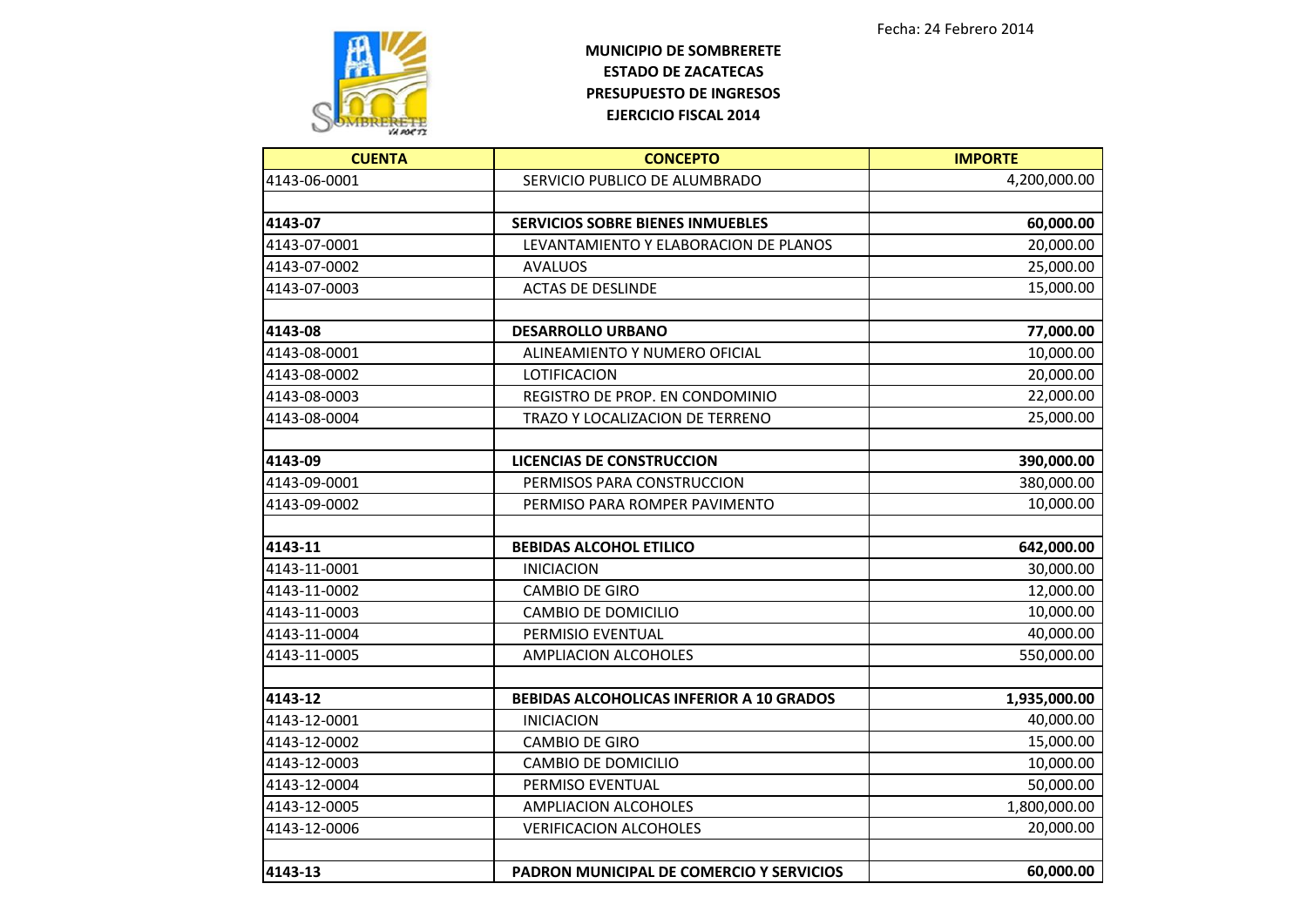

| <b>CUENTA</b> | <b>CONCEPTO</b>                                | <b>IMPORTE</b> |
|---------------|------------------------------------------------|----------------|
| 4143-13-0001  | PADRON MUNICIPAL DE COMERCIO Y SERVICIOS       | 60,000.00      |
|               |                                                |                |
| 4143-16       | <b>AGUA POTABLE</b>                            | 11,055,000.00  |
| 4143-16-0001  | <b>CONTRATOS</b>                               | 210,000.00     |
| 4143-16-0002  | <b>VENTA DE MEDIDORES</b>                      | 200,000.00     |
| 4143-16-0003  | CONSUMO                                        | 8,680,000.00   |
| 4143-16-0004  | ALCANTARILLADO Y SANEAMIENTO                   | 610,000.00     |
| 4143-16-0005  | <b>RECONEXIONES</b>                            | 120,000.00     |
| 4143-16-0006  | OTROS DERECHOS DE AGUA POTABLE                 | 500,000.00     |
| 4143-16-0007  | <b>EXCEDENTE POR VENTA DE MEDIDORES</b>        | 50,000.00      |
| 4143-16-0008  | MATERIAL DE INSTALACION                        | 500,000.00     |
| 4143-16-0009  | <b>MULTAS</b>                                  | 60,000.00      |
| 4143-16-0010  | <b>RECARGOS</b>                                | 125,000.00     |
| 4143-17       | <b>OTROS DERECHOS</b>                          | 175,000.00     |
| 4143-17-0001  | SERVICIOS DE SEGURIDAD                         | 50,000.00      |
| 4143-17-0002  | AMPLIACION PARA SEGURIDAD                      | 45,000.00      |
| 4143-17-0003  | PERMISOS PARA FESTEJOS                         | 25,000.00      |
| 4143-17-0004  | SERVICIOS DE SEGURIDAD PARA FESTEJOS           | 40,000.00      |
| 4143-17-0005  | EXP. DICTAMEN PROTECCION CIVIL                 | 15,000.00      |
| 4159          | OTROS PRODUCTOS QUE GENERAN INGRESOS CORRI     | 25,000.00      |
| 4159          | OTROS PRODUCTOS QUE GENERAN INGRESOS CORRIE    | 25,000.00      |
| 4159-01       | VENTA FORMAS IMPRESAS P/ TRAMITES ADMVOS       | 25,000.00      |
|               |                                                |                |
| 4160          | <b>APROVECHAMIENTOS DE TIPO CORRIENTE</b>      | 2,500,000.00   |
| 4162          | <b>MULTAS</b>                                  | 1,480,000.00   |
| 4162-01       | <b>DIRECCION DE OBRAS PUBLICAS</b>             | 50,000.00      |
| 4162-02       | INFRACCIONES AL BANDO DE POLICÍA Y BUEN GOBIER | 400,000.00     |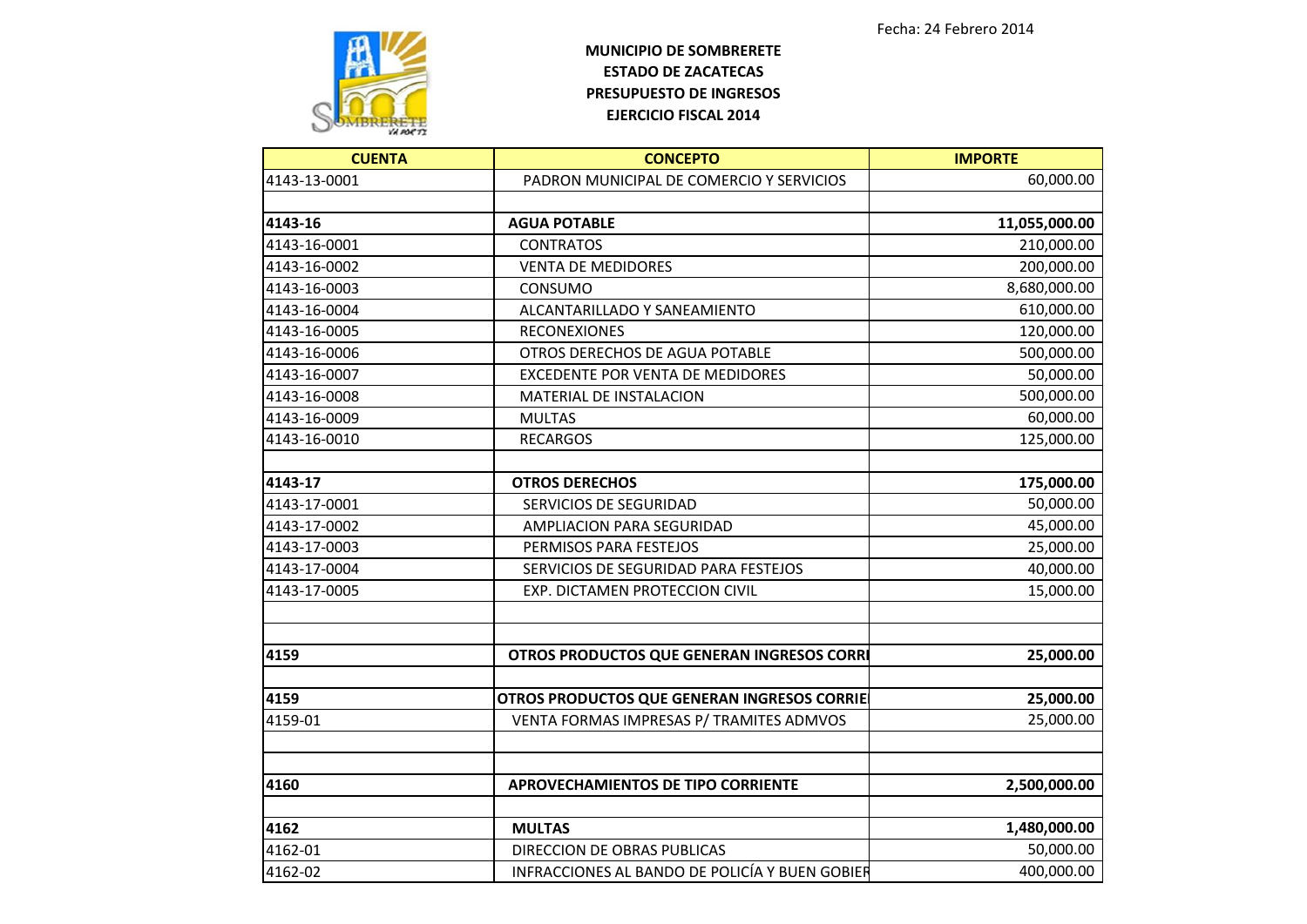

| <b>CUENTA</b> | <b>CONCEPTO</b>                                   | <b>IMPORTE</b> |
|---------------|---------------------------------------------------|----------------|
| 4162-03       | <b>USO DE SUELO</b>                               | 1,000,000.00   |
| 4162-04       | ESPECTACULOS PUBLICOS SIN AVISO AUTORIDAD         | 10,000.00      |
| 4162-05       | FIJAR ANUNCIOS EN LUGARES NO PERMITIDOS           | 5,000.00       |
| 4162-06       | <b>MULTAS PROCEDIMIENTOS LEGALES</b>              | 10,000.00      |
| 4162-07       | <b>MULTAS MEDIO AMBIENTE</b>                      | 5,000.00       |
| 4169          | <b>OTROS APROVECHAMIENTOS</b>                     | 1,020,000.00   |
| 4169-01       | <b>INGRESOS POR FESTIVIDAD</b>                    | 1,000,000.00   |
| 4169-02       | <b>FIERRO DE HERRAR</b>                           | 20,000.00      |
| 4200          | PARTICIPACIONES, APORTACIONES, TRANSFERENCIAS,    | 169,468,946.64 |
| 4210          | <b>PARTICIPACIONES Y APORTACIONES</b>             | 169,468,946.64 |
| 4211          | <b>PARTICIPACIONES</b>                            | 81,000,000.00  |
| 4211-01       | <b>FONDO UNICO</b>                                | 76,000,000.00  |
| 4211-02       | PAR. PROV. DE IMPTO SOBRE TENENCIA Y USO DE VEHIO | 5,000,000.00   |
| 4212          | <b>APORTACIONES</b>                               | 88,468,946.64  |
| 4212-01       | FONDO DE INFRAESTRUCTURA SOCIAL MUNICIPAL (I      | 33,853,795.64  |
| 4212-01-0001  | <b>RENDIMIENTOS</b>                               | 22,000.00      |
| 4212-01-0002  | <b>AGUA</b>                                       | 5,695,228.00   |
| 4212-01-0003  | <b>INTERESES BANCARIOS</b>                        | 20,000.00      |
| 4212-01-0004  | DRENAJE Y ALCANTARILLADO                          | 6,257,575.00   |
| 4212-01-0005  | <b>URBANIZACION</b>                               | 8,609,919.00   |
| 4212-01-0006  | <b>ELECTRIFICACION</b>                            | 6,632,974.00   |
| 4212-01-0007  | <b>INF BASICA DE SALUD</b>                        | 1,414,615.00   |
| 4212-01-0008  | <b>INF BASICA EDUCATIVA</b>                       | 2,061,020.00   |
| 4212-01-0009  | MEJORAMIENTO DE VIVIENDA                          | 652,396.00     |
| 4212-01-0010  | <b>CAMINOS RURALES</b>                            | 797,479.00     |
| 4212-01-0011  | <b>GASTOS INDIRECTOS</b>                          | 1,014,354.00   |
| 4212-01-0012  | DESARROLLO INSTITUCIONAL                          | 676,235.64     |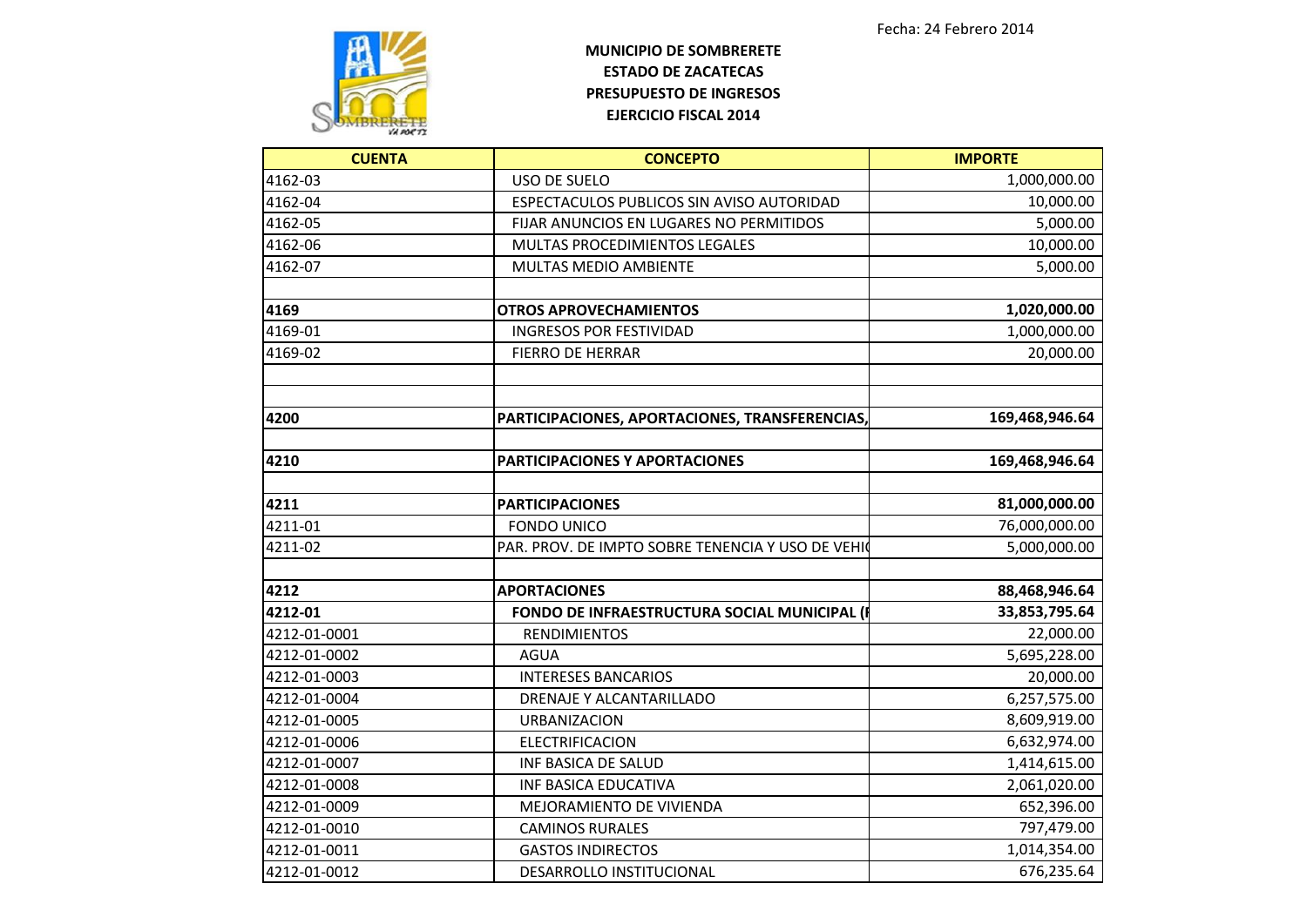

| <b>CUENTA</b> | <b>CONCEPTO</b>                                | <b>IMPORTE</b> |
|---------------|------------------------------------------------|----------------|
| 4212-02       | FONDO DE APORT. PARA EL FORT. DE LOS MUNIC. (F | 30,640,151.00  |
| 4212-02-0001  | <b>RENDIMIENTOS</b>                            | 17,000.00      |
| 4212-02-0002  | <b>OBLICACIONES FINANCIERAS</b>                | 22,000,000.00  |
| 4212-02-0003. | INF. BASICA                                    | 2,851,900.00   |
| 4212-02-0004  | <b>ADQUISICIONES</b>                           | 3,125,500.00   |
| 4212-02-0005  | <b>SEGURIDAD PUBLICA</b>                       | 2,631,751.00   |
| 4212-02-0006  | <b>INTERESES BANCARIOS</b>                     | 14,000.00      |
| 4213          | <b>CONVENIOS</b>                               | 23,975,000.00  |
| 4213-01       | <b>HABITAT</b>                                 | 2,100,000.00   |
| 4213-02       | PROGRAMA 3 X 1                                 | 8,100,000.00   |
| 4213-03       | <b>TU CASA</b>                                 | 320,000.00     |
| 4213-04       | PESO A PESO                                    | 800,000.00     |
| 4213-05       | <b>PRODER</b>                                  | 1,150,000.00   |
| 4213-06       | <b>SUMAR</b>                                   | 7,000,000.00   |
| 4213-07       | <b>PISOS FIRMES</b>                            | 550,000.00     |
| 4213-08       | <b>INMUSO</b>                                  | 200,000.00     |
| 4213-09       | <b>INTERESES BANCARIOS</b>                     | 55,000.00      |
| 4213-10       | DEV POR DESC DE AGUAS RESIDUALES               | 1,100,000.00   |
| 4213-11       | <b>PAICE</b>                                   | 1,600,000.00   |
| 4213-12       | <b>FOREMOBA</b>                                | 1,000,000.00   |

M.V.Z. Juan Ángel Castañeda Lizardo Presidente Municipal

Lic Nancy Alejandra Aguilera L. L.C. Manuel Velazquez Valdez Presidente Municipal **Tesorero Municipal**